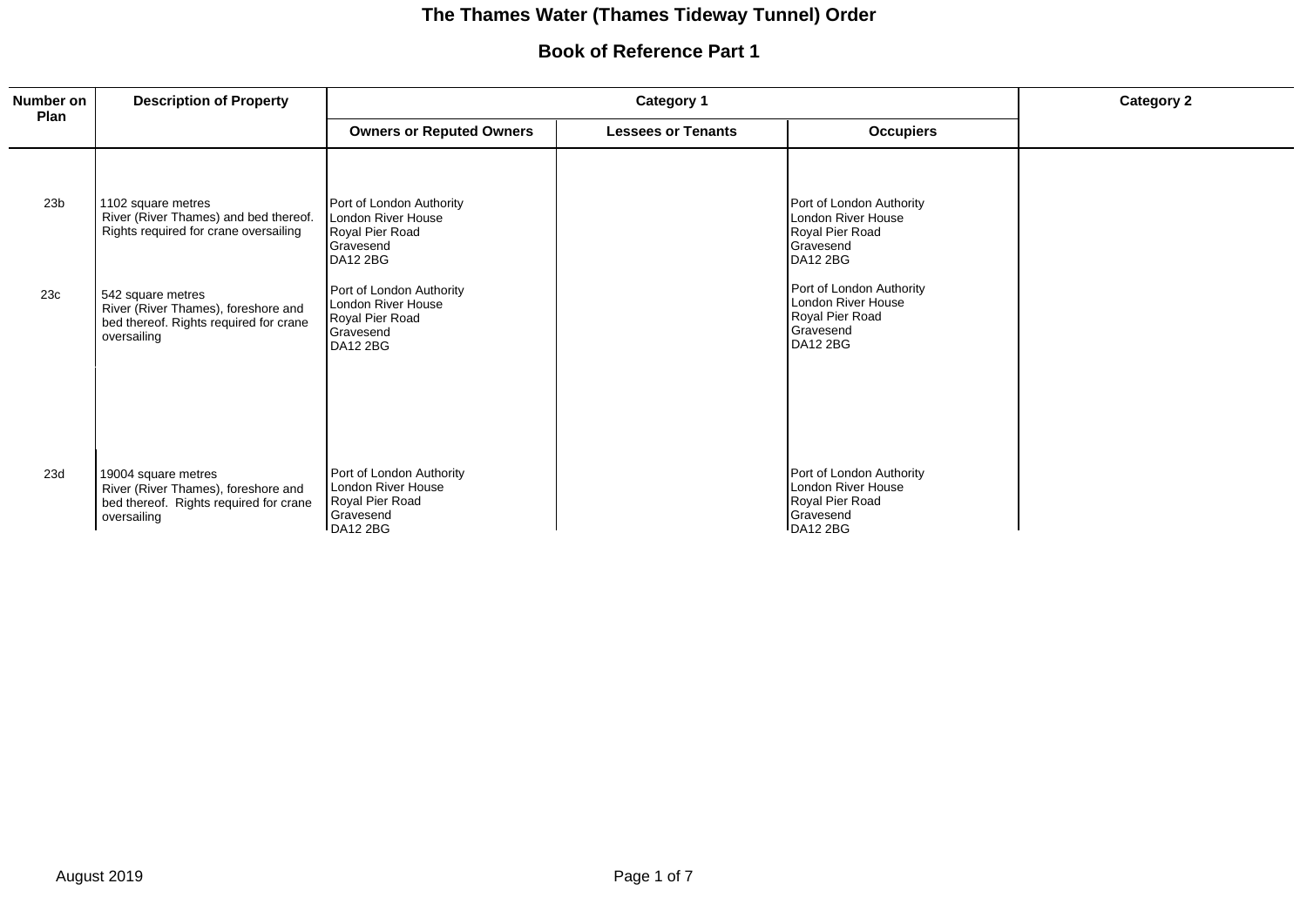## **Book of Reference Part 1 The Thames Water (Thames Tideway Tunnel) Order**

| Number on<br>Plan | <b>Description of Property</b><br><b>Category 1</b>                                                                                             |                                                                                                                                                                                     |                           | <b>Category 2</b>                                                                                                                                                            |  |
|-------------------|-------------------------------------------------------------------------------------------------------------------------------------------------|-------------------------------------------------------------------------------------------------------------------------------------------------------------------------------------|---------------------------|------------------------------------------------------------------------------------------------------------------------------------------------------------------------------|--|
|                   |                                                                                                                                                 | <b>Owners or Reputed Owners</b>                                                                                                                                                     | <b>Lessees or Tenants</b> | <b>Occupiers</b>                                                                                                                                                             |  |
| $AP-1$            | 1790 square metres<br>Subsoil below river (River Thames),<br>foreshore and bed thereof                                                          | Port of London Authority<br><b>London River House</b><br>Royal Pier Road<br>Gravesend<br><b>DA12 2BG</b>                                                                            |                           | Port of London Authority<br>London River House<br>Royal Pier Road<br>Gravesend<br><b>DA12 2BG</b>                                                                            |  |
| $AP-2$            | 29 square metres<br>Subsoil below river (River Thames),<br>foreshore and bed thereof                                                            | Port of London Authority<br>London River House<br>Royal Pier Road<br>Gravesend<br><b>DA12 2BG</b>                                                                                   |                           | Port of London Authority<br>London River House<br>Royal Pier Road<br>Gravesend<br><b>DA12 2BG</b>                                                                            |  |
| $AP-3$            | 6 square metres<br>Subsoil below hardstanding and access Town Hall<br>(Shadwell Stairs), and river (River<br>Thames), foreshore and bed thereof | London Borough of Tower Hamlets<br>Mulberry Place<br>5 Clove Crescent<br>London<br>E14 2BG                                                                                          |                           | London Borough of Tower Hamlets<br>Town Hall<br>Mulberry Place<br>5 Clove Crescent<br>London<br>E14 2BG                                                                      |  |
|                   |                                                                                                                                                 | Port of London Authority<br>London River House<br>Royal Pier Road<br>Gravesend<br><b>DA12 2BG</b>                                                                                   |                           | Port of London Authority<br>London River House<br>Royal Pier Road<br>Gravesend<br><b>DA12 2BG</b>                                                                            |  |
| $AP-4$            | 127 square metres<br>Subsoil below river (River Thames),<br>foreshore and bed thereof                                                           | Port of London Authority<br>London River House<br>Royal Pier Road<br>Gravesend<br><b>DA12 2BG</b>                                                                                   |                           | Port of London Authority<br>London River House<br>Royal Pier Road<br>Gravesend<br><b>DA12 2BG</b>                                                                            |  |
|                   |                                                                                                                                                 | Transport for London<br>The Property Asset Register Manager<br><b>Windsor House</b><br>42-50 Victoria Street<br>London<br>SW1H 0TL<br>(in respect of Rotherhithe Tunnel,<br>London) |                           | Transport for London<br>The Property Asset Register Manager<br>Windsor House<br>42-50 Victoria Street<br>London<br>SW1H OTL<br>(in respect of Rotherhithe Tunnel,<br>London) |  |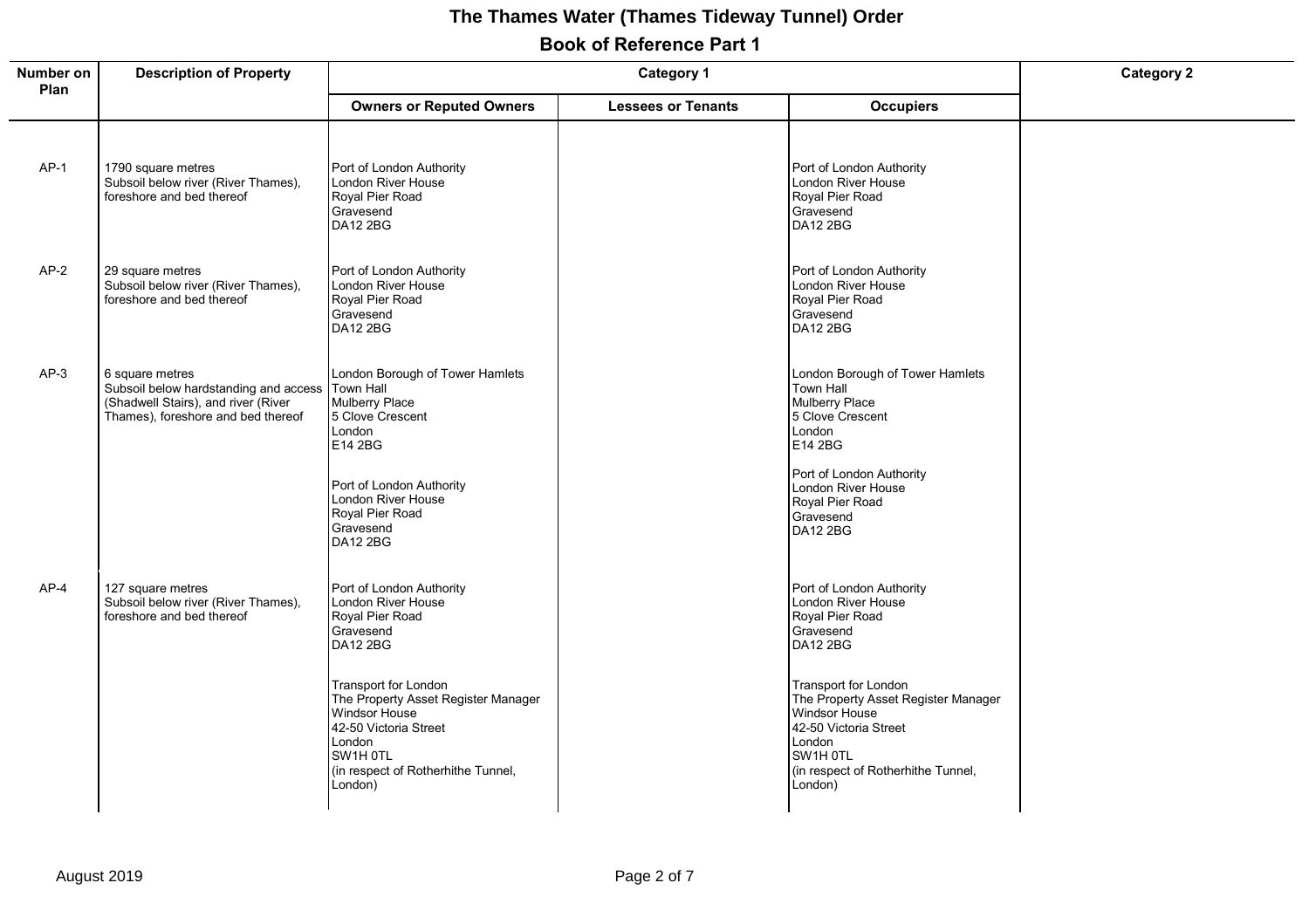### **Book of Reference Part 1 The Thames Water (Thames Tideway Tunnel) Order**

| Number on<br>Plan | <b>Description of Property</b>                                                        | <b>Category 1</b>                                                                                                                                                            |                           | <b>Category 2</b>                                                                                                                                                                   |  |
|-------------------|---------------------------------------------------------------------------------------|------------------------------------------------------------------------------------------------------------------------------------------------------------------------------|---------------------------|-------------------------------------------------------------------------------------------------------------------------------------------------------------------------------------|--|
|                   |                                                                                       | <b>Owners or Reputed Owners</b>                                                                                                                                              | <b>Lessees or Tenants</b> | <b>Occupiers</b>                                                                                                                                                                    |  |
| $AP-5$            | 40 square metres<br>Subsoil below river (River Thames),<br>foreshore and bed thereof  | Port of London Authority<br>London River House<br>Royal Pier Road<br>Gravesend<br>DA12 2BG                                                                                   |                           | Port of London Authority<br>London River House<br>Royal Pier Road<br>Gravesend<br><b>DA12 2BG</b>                                                                                   |  |
|                   |                                                                                       | Transport for London<br>The Property Asset Register Manager<br>Windsor House<br>42-50 Victoria Street<br>London<br>SW1H OTL<br>(in respect of Rotherhithe Tunnel,<br>London) |                           | <b>Transport for London</b><br>The Property Asset Register Manager<br>Windsor House<br>42-50 Victoria Street<br>London<br>SW1H OTL<br>(in respect of Rotherhithe Tunnel,<br>London) |  |
| $AP-6$            | 586 square metres<br>Subsoil below river (River Thames),<br>foreshore and bed thereof | Port of London Authority<br>London River House<br>Royal Pier Road<br>Gravesend<br><b>DA12 2BG</b>                                                                            |                           | Port of London Authority<br>London River House<br>Royal Pier Road<br>Gravesend<br><b>DA12 2BG</b>                                                                                   |  |
| $AP-7$            | 51 square metres<br>Subsoil below river (River Thames),<br>foreshore and bed thereof  | Port of London Authority<br>London River House<br>Royal Pier Road<br>Gravesend<br><b>DA12 2BG</b>                                                                            |                           | Port of London Authority<br>London River House<br>Royal Pier Road<br>Gravesend<br><b>DA12 2BG</b>                                                                                   |  |
| $AP-8$            | 2302 square metres<br>Subsoil below river (River Thames) and<br>bed thereof           | Port of London Authority<br>London River House<br>Royal Pier Road<br>Gravesend<br>DA12 2BG                                                                                   |                           | Port of London Authority<br>London River House<br>Royal Pier Road<br>Gravesend<br><b>DA12 2BG</b>                                                                                   |  |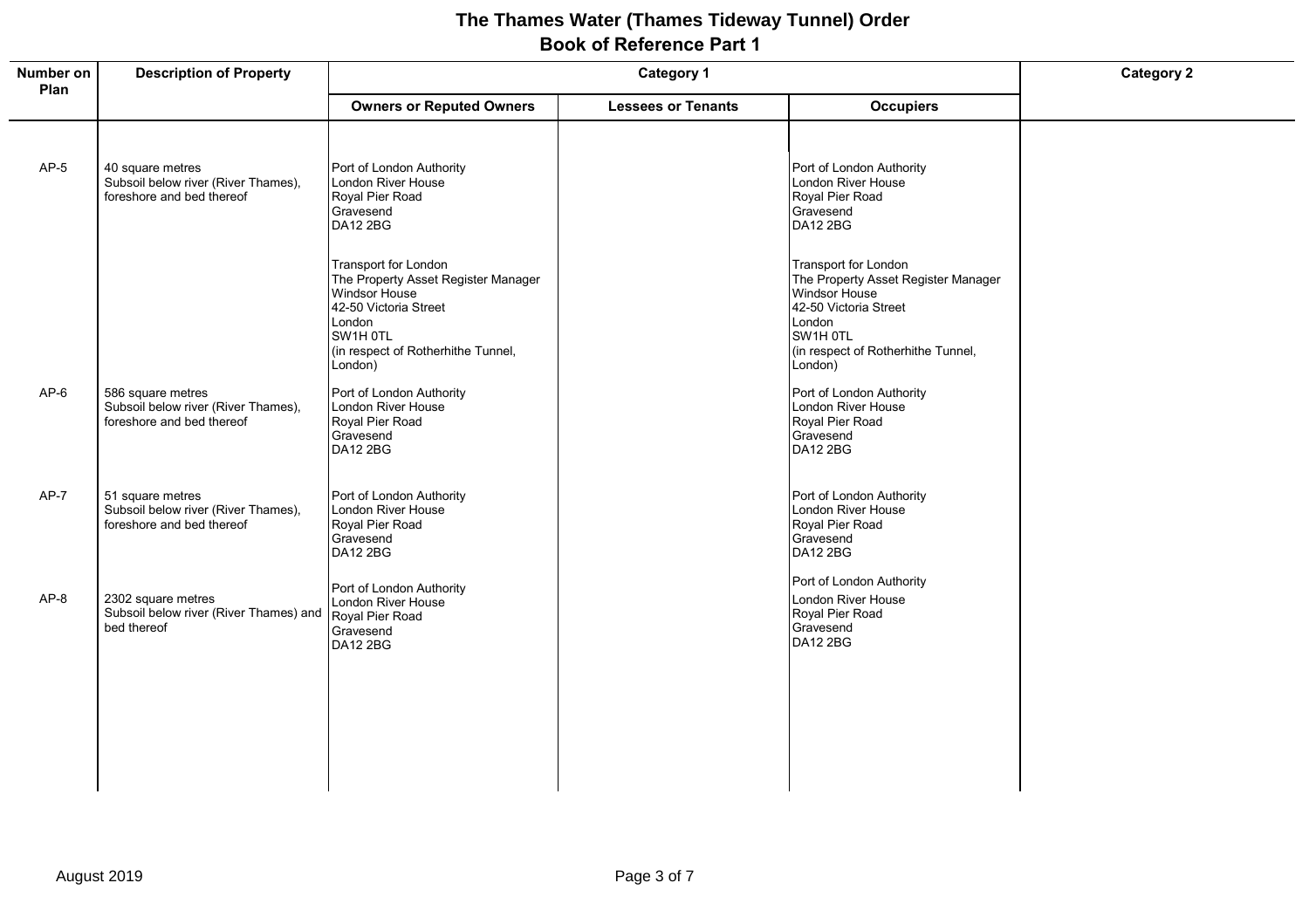# **Book of Reference Part 2 The Thames Water (Thames Tideway Tunnel) Order**

| Number on<br>Plan | <b>Description of Land</b>                                                         | Potential claims under Compulsory Purchase Act 1965 s.10 or Land Compensation Act 1973 Part 1                                                                                    |
|-------------------|------------------------------------------------------------------------------------|----------------------------------------------------------------------------------------------------------------------------------------------------------------------------------|
| $AP-4$            | 127 square metres<br>Subsoil below river (River Thames), foreshore and bed thereof | Transport for London<br>The Property Asset Register Manager<br><b>Windsor House</b><br>42-50 Victoria Street<br>London<br>SW1H OTL<br>(in respect of Rotherhithe Tunnel, London) |
| $AP-5$            | 40 square metres<br>Subsoil below river (River Thames), foreshore and bed thereof  | Transport for London<br>The Property Asset Register Manager<br>Windsor House<br>42-50 Victoria Street<br>London<br>SW1H OTL<br>(in respect of Rotherhithe Tunnel, London)        |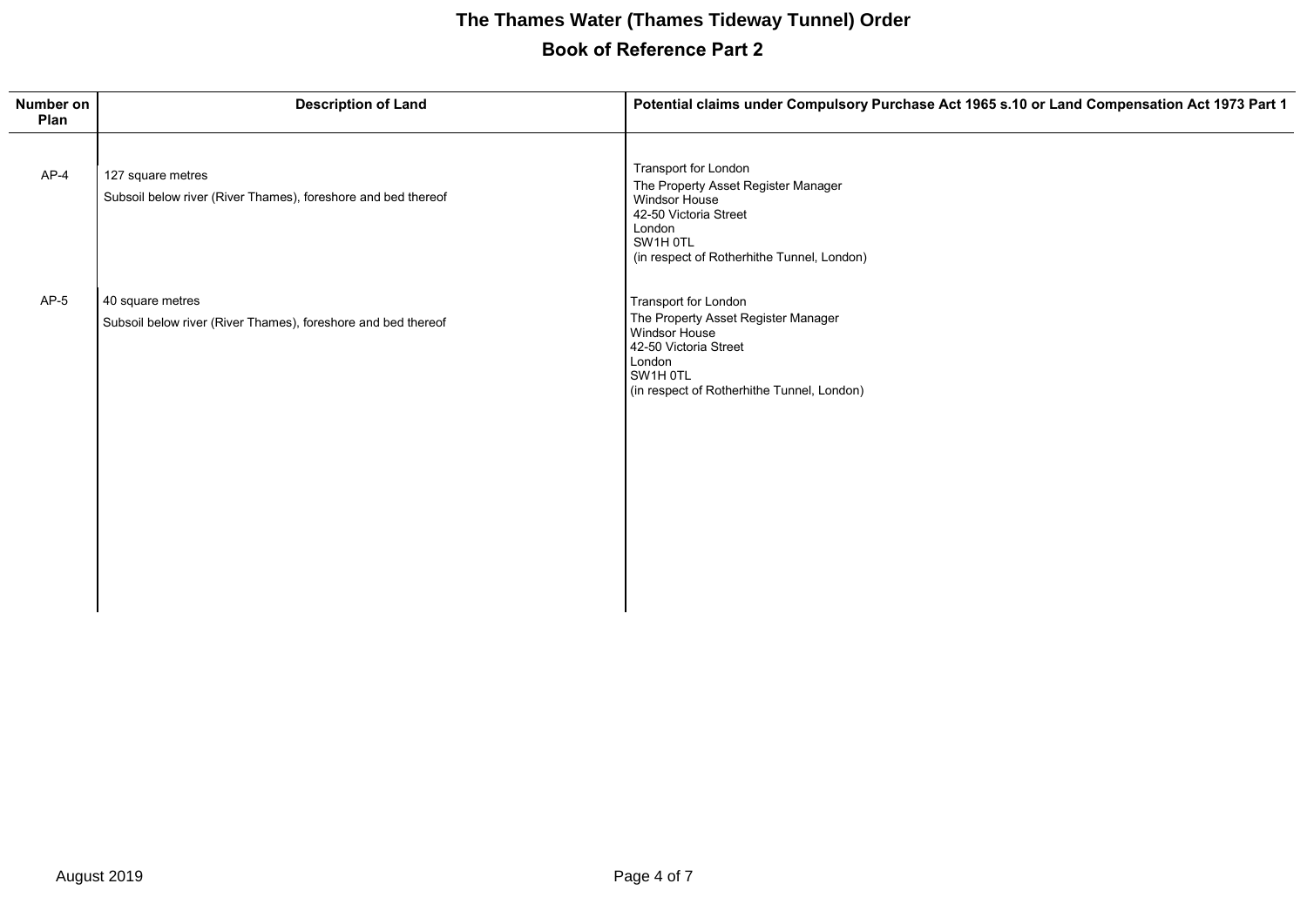### **Book of Reference Part 3 The Thames Water (Thames Tideway Tunnel) Order**

| Number on<br>Plan | <b>Description of Land</b>                                                         | Persons entitled to enjoy easements or rights over the land        |
|-------------------|------------------------------------------------------------------------------------|--------------------------------------------------------------------|
| $AP-4$            | 127 square metres<br>Subsoil below river (River Thames), foreshore and bed thereof | Transport for London<br>(in respect of Rotherhithe Tunnel, London) |
| $AP-5$            | 40 square metres<br>Subsoil below river (River Thames), foreshore and bed thereof  | Transport for London<br>(in respect of Rotherhithe Tunnel, London) |
|                   |                                                                                    |                                                                    |

 $\mathbf{I}$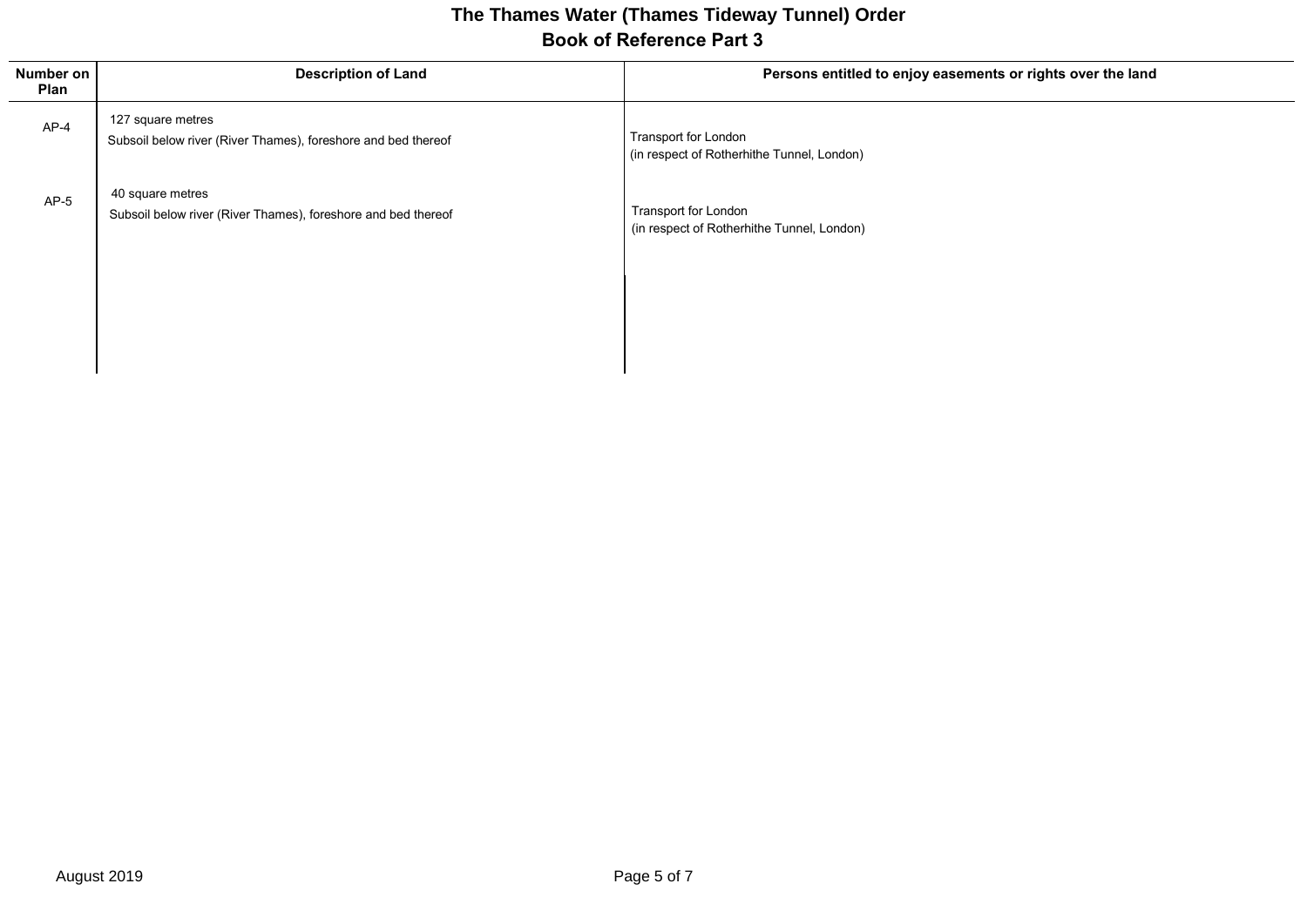# **The Thames Water (Thames Tideway Tunnel) Order**

### **Book of Reference Part 4**

| Number on<br>Plan | <b>Description of Land</b> | Owner of Crown Interest in the Land |  |
|-------------------|----------------------------|-------------------------------------|--|
|                   |                            |                                     |  |